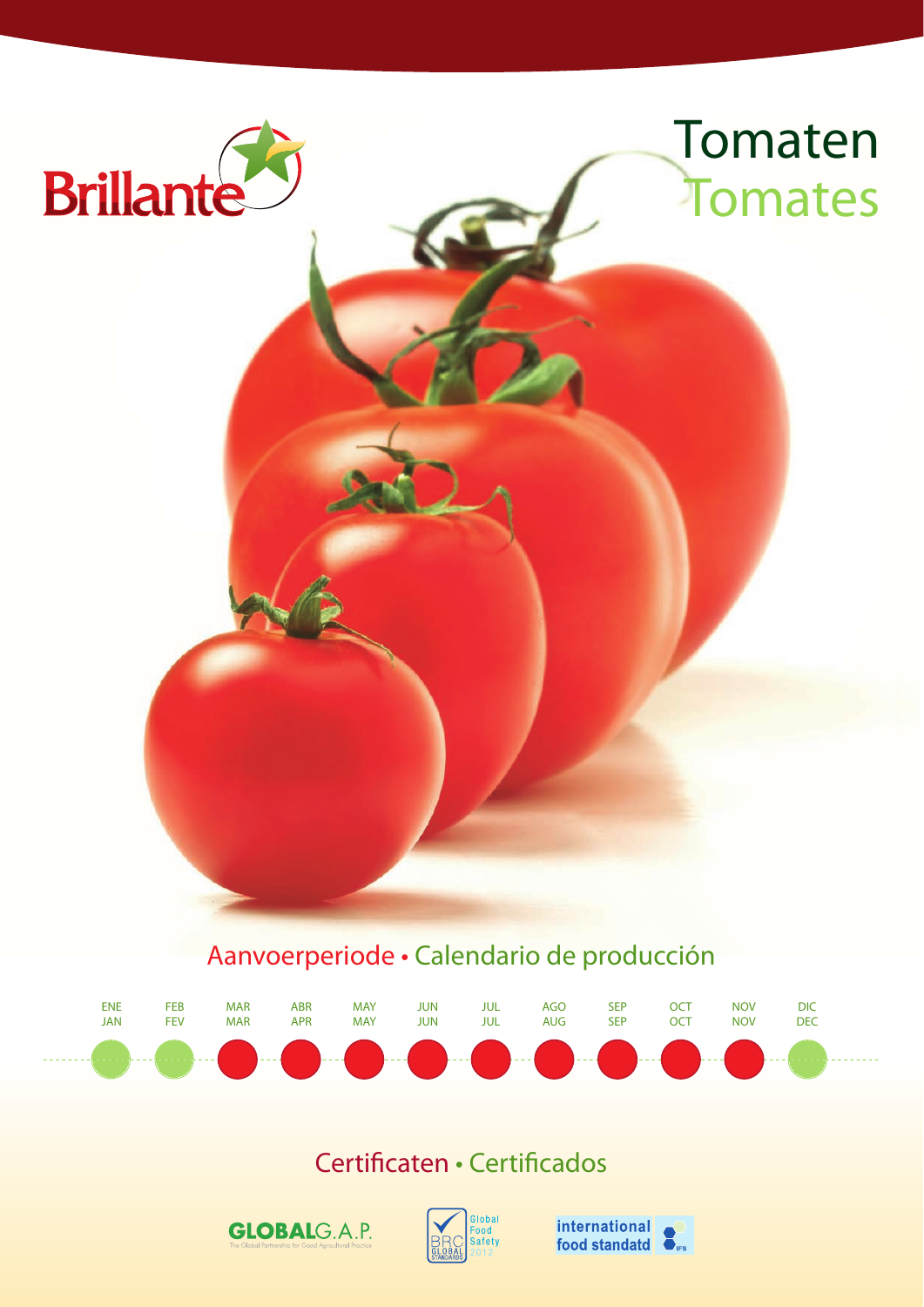### Tomaten • Tomates



### Kwaliteit

- Constante kwaliteit.
- Smaakvol, sappig.
- Lange houdbaarheid.
- Homogene vruchten.

### **Los.**

- Traditionele Belgische vleestomaat.
- Meerhokkige structuur.
- Stevig vruchtvlees.

### **Tros.**

- Tomaat met dieprode kleur.
- Vast aan de tros, frisse steel.

### **Pruim.**

- Pruimvormige tomaat.
- Vast vruchtvlees.
- Glanzende vruchten.

### **Pruimtros.**

- Pruimvormige trostomaat.
- Vast vruchtvlees.
- Vast aan de tros, frisse steel.
- Glanzende dieprode vruchten.

### **Cocktail.**

- Kleine, zoete cocktailtomaatjes.
- Vast aan de tros, frisse steel.
- Mooie visgraatpresentatie.

## Sorteringen • Clasificación

#### **volgens grootte • según tamaño**

+47 mm.  $+ 57$  mm.  $+70$  mm.  $+ 82$  mm.

Fijn • Pequeño Middel • Mediano Grof • Gordo

# $\frac{1}{100}$

### Calidad

- Calidad consistente.
- Mucho sabor y jugoso.
- Larga vida útil.
- Frutos homogéneos.

### **Suelto.**

- Tomate carnoso tradicional Belga.
- Estructura multicámara.
- Carne firme.

### **Racimo.**

- Tomate con color rojo intenso.
- Buena fijación a la rama, tallo fresco.

### **Pera.**

- Tomate con forma de pera.
- Carne firme.
- Frutos con mucho brillo.

#### **Pera en rama.**

- Tomate con forma de pera, ramificado.
- Carne firme.
- Buena fijación a la rama, tallo fresco.
- Frutos brillantes y de color rojo profundo.

### **Cócktel.**

- Tomates pequeños y dulces.
- Buena fijación a la rama, tallo fresco.
- Ramificación uniforme.



#### **BERNARD VANDENHEEDE-OUTTIER NV:**

Kuipebosstraat 12 8880 St-Eloois-Winkel, België Tel: +32 56 506 082 - Fax: +32 56 506 040 www.brillante.be

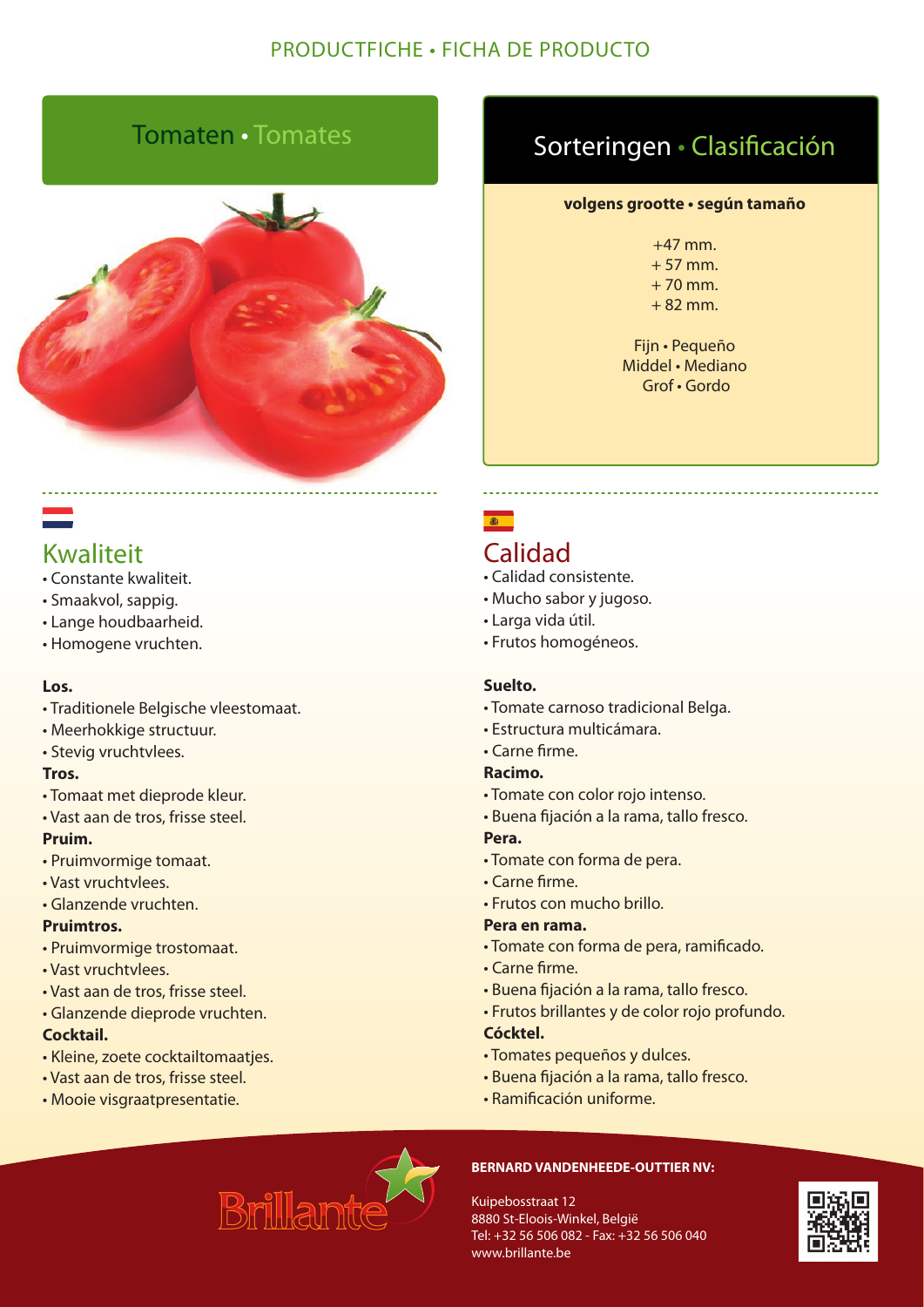

### Supply Period • Lieferperiode



### Certificates • Zertifikate